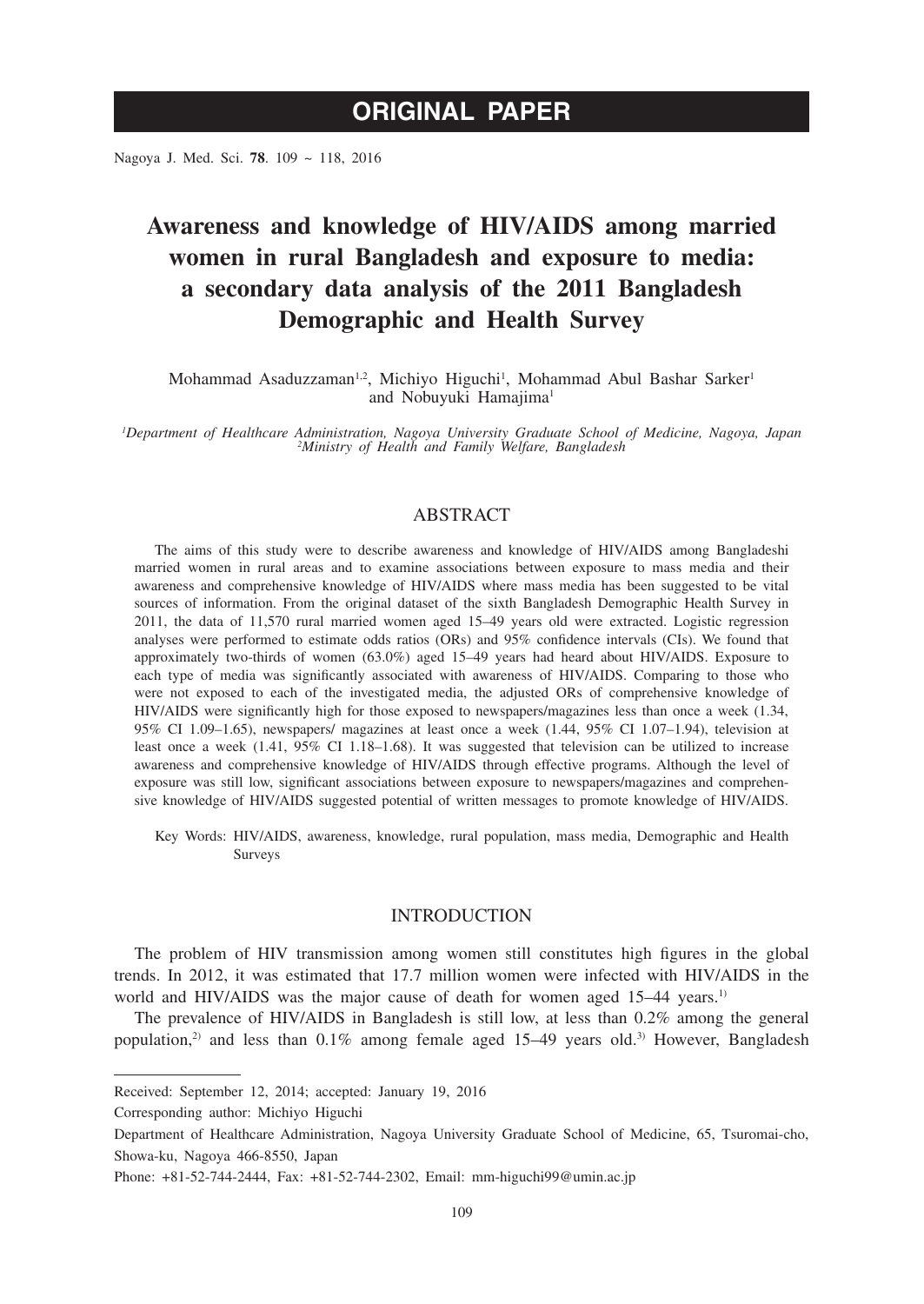has seen a more than 25% increase over the past ten years, while present global trends indicate that many high prevalence countries are combating epidemics of HIV/AIDS.4) According to a national survey in 2008, it was revealed that people aged 15–49 years lacked awareness and knowledge about HIV/AIDS. Only 38% of people surveyed could identify two or more routes of HIV transmission, and only 40 % could recognize two or more methods of prevention. It was revealed that there were substantial differences in knowledge of HIV/AIDS transmission in Bangladeshi related to wealth, gender, and education and rural versus urban settings. The lowest awareness about HIV/AIDS was found among rural uneducated women; only 20% of them were aware of HIV/AIDS.<sup>5)</sup>

Women in Bangladesh are considered a high-risk group due to lack of opportunity for general and health education. In addition, Bangladesh has large commercial sex industry made up mostly of women.6) Women are often the victims of HIV/AIDS because of gender inequality and male dominance. From this standpoint, HIV/AIDS is a gender issue.<sup>7)</sup> Sexual behaviour of married men living away from home may put their wives at risk for HIV/AIDS infections.<sup>8)</sup> Adolescent marriage, which may deprive girls of educational opportunities, is still a social concern in Bangladesh.9) In addition, women in Bangladesh often have limited or almost no power to practice their rights regarding safe sexual behaviour.10) According to a UNICEF country report profile for Bangladesh 2011, about 40% of hotel-based and 70% of brothel-based female sexual workers used a condom for vaginal sex with their most recent client.<sup>11)</sup> Although there is a possibility that married women are given sexually transmitted diseases by their husbands, only 6% of them are able to avail themselves of condoms.12) The situation in Bangladesh may turn into an epidemic as a result of the low rate of condom usage.<sup>13)</sup> In such critical conditions, increasing public awareness may be a first step to prevent HIV/AIDS.14)

The importance of mass media for health promotion and disease prevention is well known. Routine exposure and strategic use of mass media play a vital role in promoting awareness, increasing knowledge and changing health behaviours.<sup>15-17)</sup> Mass media channels, radio, television, and newspapers for example, have been suggested to be vital sources of information about HIV/AIDS for ordinary people. In Bangladesh, HIV/AIDS-related health promotion has mainly targeted high risk groups so far, and less emphasis has been made on the general population. Therefore, this study aimed to assess awareness and knowledge of HIV/AIDS and to examine the associations of exposure to mass media with awareness and comprehensive knowledge of HIV/ AIDS, targeting ever-married rural women in Bangladesh who are considered as a potentially high risk group.

# MATERIALS AND METHODS

*Secondary data analysis of Bangladesh Demographic and Health Survey*

This study was based on secondary data obtained with permission from the sixth Bangladesh Demographic and Health Survey (BDHS) conducted in 2011. The Demographic and Health Surveys (DHSs) are nationally representative surveys which were designed to collect data from households on socioeconomic and demographic variables, such as birth and death history of children, child health, newborn health, child mortality, maternal mortality, fertility, domestic violence, and nutrition, and others.<sup>12)</sup>

The BDHS 2011 was conducted by the Bangladesh Ministry of Health and Family Welfare's National Institute of Population Research and Training in collaboration with the International Coach Federation (USA), Mitra and Associates, and the United States Agency for International Development. Data for rural married women aged 15–49 years were extracted from the original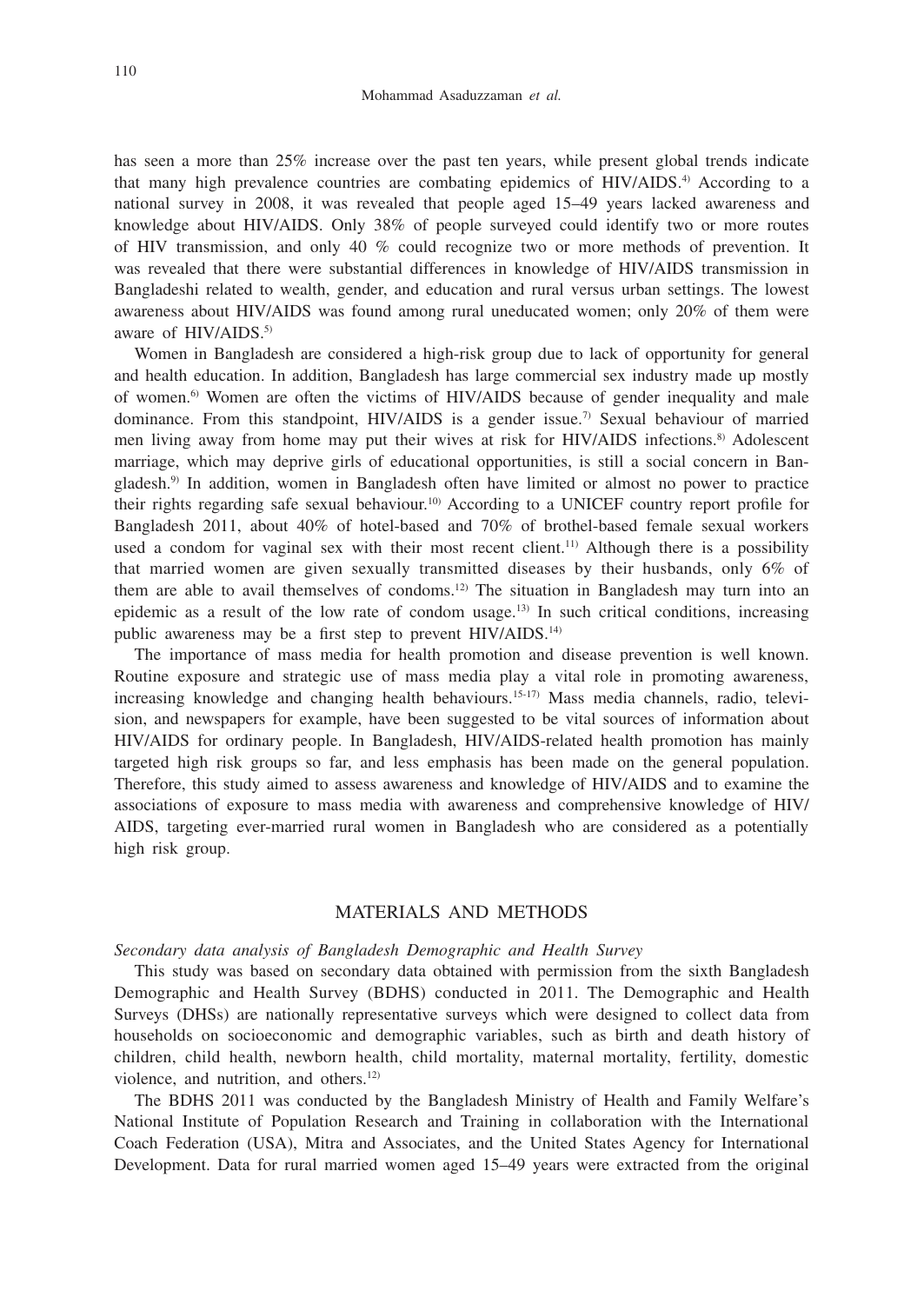BDHS 2011 dataset. The study sample size was 11,570.

#### *Dependent variable*

In this study, two types of dependant variables were used. These variables were based on responses to a series of questions which were designed to evaluate awareness and knowledge. Awareness of HIV/AIDS was based on the question, "Have you ever heard of HIV/AIDS?" Knowledge of HIV/AIDS was measured with a series of eleven questions asking whether each of the given statements were true. These questions were given only to those who had heard of HIV/AIDS. The statements were: 1) the risk of HIV transmission can be reduced by having sex with only one uninfected partner, who has no other partners; 2) a person can reduce the risk of getting HIV by using a condom every time they have sex; 3) a healthy-looking person can have HIV; 4) a person can get HIV from mosquito bites; 5) a person can get HIV by sharing food with someone who is infected; 6) a person can get HIV by an unsterilized needle/syringe; 7) a person can get HIV by unsafe blood transfusion; 8) a person can get HIV by witchcraft or supernatural mean; 9) HIV can be transmitted from mother to child during pregnancy; 10) HIV can be transmitted from mother to child during delivery; and 11) HIV can be transmitted from mother to child during breastfeeding. Because the first five questions were used for Millennium Developing Goals Indicator 6.3 (percentage of women aged 15–24 years with comprehensive knowledge of HIV/AIDS), "comprehensive knowlege of HIV/AIDS" in this study was also defined as correctly answering all five of these questions.

#### *Independent variable*

The BDHS questionnaire included questions on the frequency of media usage, such as television, radio, and newspapers/magazines, using three categories; "not at all", "less than once a week" and "at least once a week". An additive variable of media exposure was created which was defined as the frequency of exposure to any type of three media. For this combined variable, no use of any type of media was coded as "not at all". Use of any type of media at least once a week was coded as "at least once a week," and answers in between were coded as "less than once a week".

#### *Statistical analysis*

Socio-demographic characteristics of the respondents were descriptively summarized by awareness of HIV/AIDS. Logistic regression analyses were performed to estimate odds ratios (ORs) of awareness or comprehensive knowledge and 95% confidence intervals (CIs) adjusted by respondent's age, education, current working status, current marital status, and household's wealth index. A P-value of less than 0.05 was considered statistically significant. SPSS version 21.0 was used for the analyses.

## RESULTS

The median age of the respondents was 29 years with an interquartile range of 23–38. Most of the women (93.9%) were currently married. About 30% had no education at all. Most of the women (89.6%) were not working. Islam was the most commonly reported religion (88.3%). Background characteristics of the respondents are shown in Table 1.

Approximately, two-thirds (63.0%) of the respondents had heard about HIV/AIDS. The proportion was slightly higher among pregnant women (68.5%). The number of respondents who had comprehensive knowledge of HIV/AIDS was only 902 out of 11,570 women (7.8%).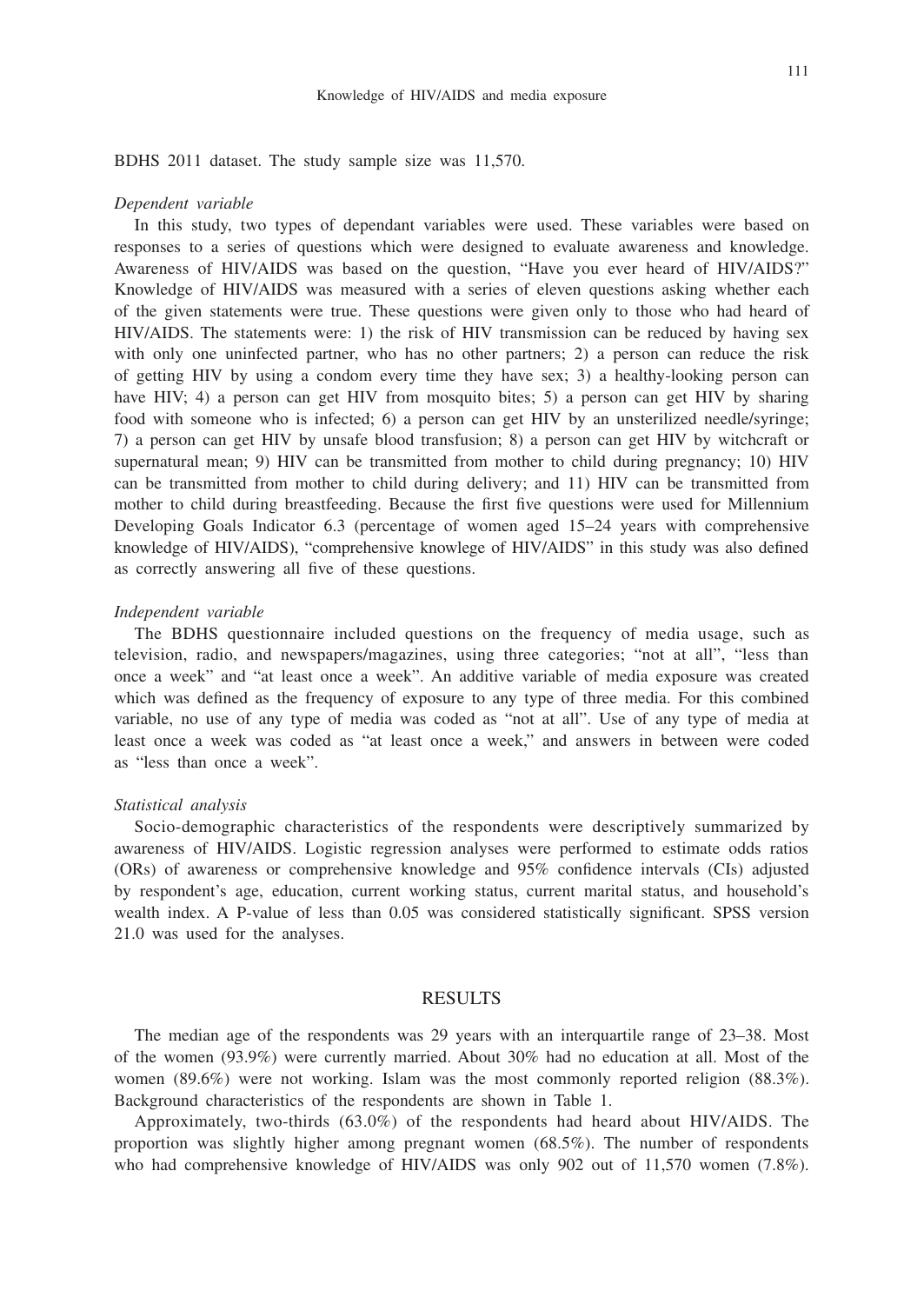|                               |       | <b>HIV/AIDS</b> | Total          |      |        |      |
|-------------------------------|-------|-----------------|----------------|------|--------|------|
| Variables                     | Aware |                 | Not aware      |      |        |      |
|                               | N     | $\%$            | N              | $\%$ | N      | $\%$ |
| Age group (years)             |       |                 |                |      |        |      |
| $15 - 24$                     | 2,617 | 35.9            | 964            | 22.5 | 3,581  | 31.0 |
| $25 - 34$                     | 2,616 | 35.9            | 1,318          | 30.8 | 3,934  | 34.0 |
| $35 - 49$                     | 2,054 | 28.2            | 2,001          | 46.7 | 4,055  | 35.0 |
| Current marital status        |       |                 |                |      |        |      |
| Married                       | 6,929 | 95.1            | 3,936          | 91.9 | 10,865 | 93.9 |
| Single <sup>a)</sup>          | 358   | 4.9             | 347            | 8.1  | 705    | 6.1  |
| Respondent's education level  |       |                 |                |      |        |      |
| No education                  | 1,195 | 16.4            | 2,246          | 52.4 | 3,441  | 29.7 |
| Primary                       | 2,171 | 29.8            | 1,517          | 35.4 | 3,688  | 31.9 |
| Secondary                     | 3,403 | 46.7            | 516            | 12.0 | 3,919  | 33.9 |
| Higher                        | 518   | 7.1             | $\overline{4}$ | 0.1  | 522    | 4.5  |
| Pregnant                      |       |                 |                |      |        |      |
| Yes                           | 510   | 7.0             | 235            | 5.5  | 745    | 6.4  |
| No                            | 6,777 | 93.0            | 4,048          | 94.5 | 1,0825 | 93.6 |
| Respondents currently working |       |                 |                |      |        |      |
| Yes                           | 782   | 10.7            | 423            | 9.9  | 1205   | 10.4 |
| No                            | 6,505 | 89.3            | 3,860          | 90.1 | 10,365 | 89.6 |
| Religion                      |       |                 |                |      |        |      |
| Islam                         | 6,447 | 88.5            | 3,775          | 88.1 | 10,222 | 88.3 |
| Hinduism                      | 792   | 10.9            | 494            | 11.5 | 1286   | 11.1 |
| <b>Buddhism</b>               | 25    | 0.3             | 8              | 0.2  | 33     | 0.3  |
| Christianity                  | 23    | 0.3             | 6              | 0.1  | 29     | 0.3  |
| Wealth index <sup>b)</sup>    |       |                 |                |      |        |      |
| Poorest                       | 1,066 | 14.6            | 1,551          | 36.2 | 2,617  | 22.6 |
| poorer                        | 1,518 | 20.8            | 1,358          | 31.7 | 2,876  | 24.9 |
| Middle                        | 1,906 | 26.2            | 840            | 19.6 | 2,746  | 23.7 |
| Richer                        | 1,770 | 24.3            | 436            | 10.2 | 2,206  | 19.1 |
| Richest                       | 1,027 | 14.1            | 98             | 2.3  | 1,125  | 9.7  |
| Region of residence           |       |                 |                |      |        |      |
| <b>Barisal</b>                | 928   | 12.7            | 456            | 10.6 | 1,384  | 12.0 |
| Chittagong                    | 1,203 | 16.5            | 618            | 4.4  | 1,821  | 15.7 |
| Dhaka                         | 1,112 | 15.3            | 610            | 4.2  | 1,722  | 14.9 |
| Khulna                        | 1,306 | 17.9            | 408            | 9.5  | 1,714  | 14.8 |
| Rajshahi                      | 1,054 | 14.5            | 682            | 5.9  | 1,736  | 15.0 |
| Rangpur                       | 908   | 12.5            | 846            | 9.8  | 1,754  | 15.2 |
| Sylhet                        | 776   | 10.6            | 663            | 15.5 | 1,439  | 12.4 |

**Table 1** Background characteristics of respondents (n=11,570)

a) Single: divorced, widowed, separated/living with partner

b) Wealth index: household living standard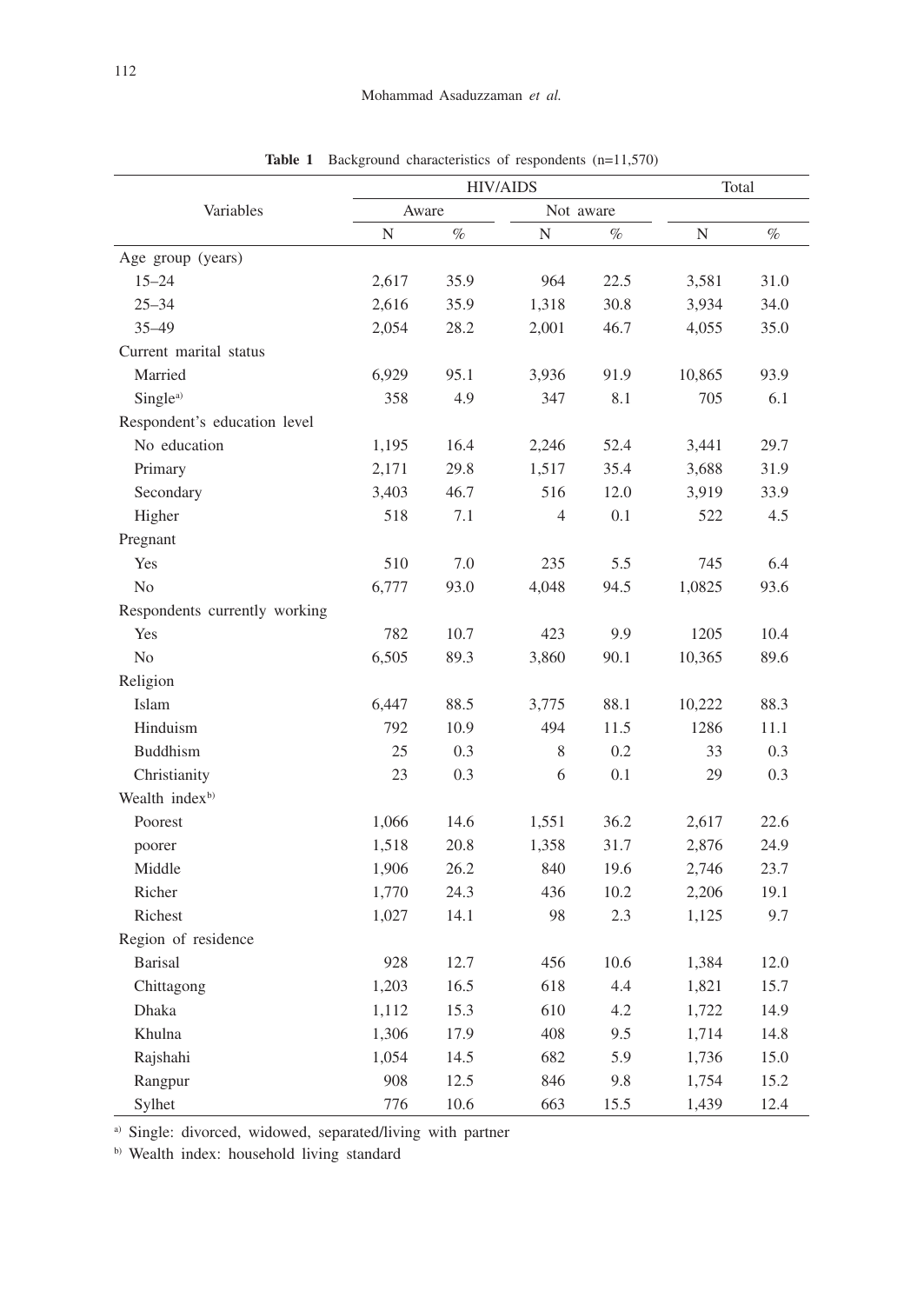| Variable                                               | N      | $\%$ |
|--------------------------------------------------------|--------|------|
| Frequency of radio listening $(n=11,568)$              |        |      |
| Not at all                                             | 10,411 | 90.0 |
| Less than once a week                                  | 524    | 4.5  |
| At least once a week                                   | 633    | 5.5  |
| Frequency of reading newspapers/magazines $(n=11,562)$ |        |      |
| Not at all                                             | 10,294 | 89.0 |
| Less than once a week                                  | 914    | 7.9  |
| At least once a week                                   | 354    | 3.1  |
| Frequency of watching television $(n=11,566)$          |        |      |
| Not at all                                             | 5,719  | 49.4 |
| Less than once a week                                  | 1,555  | 13.4 |
| At least once a week                                   | 4,292  | 37.2 |
| Frequency of all media combined $(n=11,570)$           |        |      |
| Not at all                                             | 5,097  | 44.1 |
| Less than once a week                                  | 1,758  | 15.2 |
| At least once a week                                   | 4,715  | 40.7 |

**Table 2** Distribution of respondents exposed to mass media (n=11,570)

When restricting samples from the respondents to the youngest age group (aged 15–24 years), the proportion was still found to be low (9.6%). The proportions were even smaller in older age groups: 9.1% among those aged 25–34 years, and 5.0% among those aged 35–49 years.

Television was found to be the most popular medium among women (Table 2). Of the respondents, 37.1% respondents watched television at least once a week, and 13.4% less than once a week. Radio was the least popular medium among respondents. Only 10.0% of the women listened to the radio in total. When three media were combined altogether, 40.8% of women used any of these media at least once a week.

Among 11 statements related to the knowledge of HIV/AIDS, the proportion of correct answers was highest for the question asking whether a person could get HIV by using unsterilized needle or syringe (57.7%). The lowest proportion of correct answers was obtained for the question asking whether a person could get HIV from mosquito bites (26.7%), as shown in Table 3.

Awareness of HIV/AIDS was significantly associated with exposure to each of three forms of media (radio, newspaper, and television), as well as with exposure to any type of media when they were combined together (Table 4). Adjusted OR of awareness of HIV/AIDS was significant (Adjusted OR = 2.68, 95% CI = 2.41–2.99, P<0.001) for those who were exposed to any type of media at least once a week relative to those who were not exposed at all.

Table 5 shows ORs of comprehensive knowledge of HIV/AIDS. The associations between comprehensive knowledge and exposure to newspaper, television or any type of media at least once a week were significant. Those who were exposed to newspaper less than once a week also showed a significantly high OR of comprehensive knowledge (1.34, 95% CI 1.09–1.65), while those who were less frequently exposed to television did not.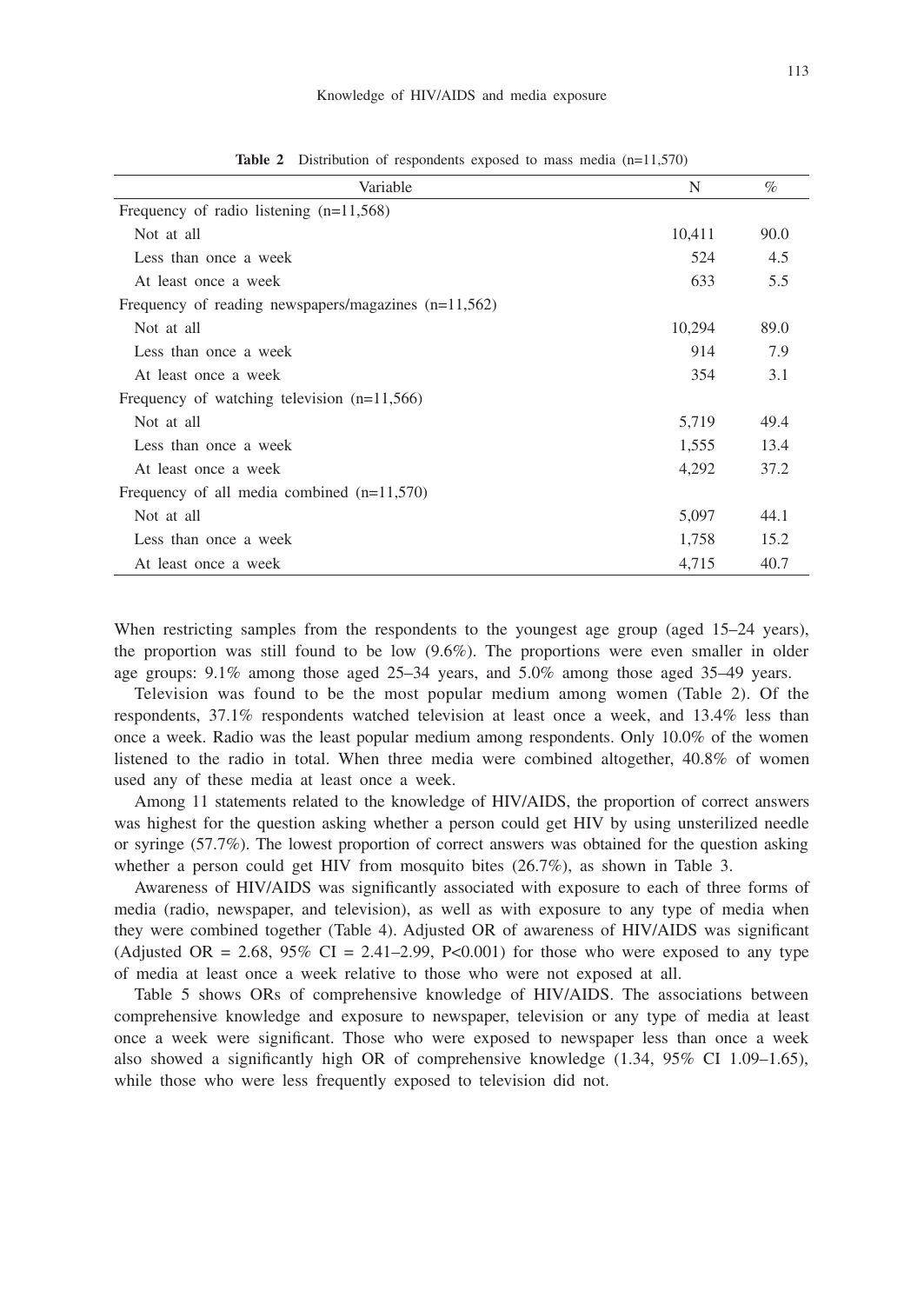| *Statements related to the knowledge of HIV/AIDS                           |       | Correct answer |  |  |  |  |  |
|----------------------------------------------------------------------------|-------|----------------|--|--|--|--|--|
|                                                                            |       | $\%$           |  |  |  |  |  |
| 1. The risk of HIV transmission can be reduced by having sex with only one | 5,312 | 45.9           |  |  |  |  |  |
| uninfected partner, who has no other partners $(T)$                        |       |                |  |  |  |  |  |
| 2. A person can reduce the risk of getting HIV by using a condom every     | 4,481 | 38.7           |  |  |  |  |  |
| time they have sex $(T)$                                                   |       |                |  |  |  |  |  |
| 3. A healthy-looking person can have HIV (T)                               | 5,170 | 44.7           |  |  |  |  |  |
| 4. A person can get HIV from mosquito bites (F)                            | 3,087 | 26.7           |  |  |  |  |  |
| 5. A person can get HIV by sharing food with someone who is infected (F)   | 3,641 | 31.5           |  |  |  |  |  |
| 6. A person can get HIV by using unsterilized needle/syringe (T)           | 6,678 | 57.7           |  |  |  |  |  |
| 7. A person can get HIV by unsafe blood transfusion (T)                    | 6,596 | 57.0           |  |  |  |  |  |
| 8. A person can get HIV by witchcraft or supernatural mean (F)             | 5,583 | 48.3           |  |  |  |  |  |
| 9. HIV can be transmitted from mother to baby during pregnancy (T)         | 6,228 | 53.8           |  |  |  |  |  |
| 10. HIV can be transmitted from mother to baby during delivery (T)         | 5,163 | 44.6           |  |  |  |  |  |
| 11. HIV can be transmitted from mother to baby during breastfeeding (T)    | 6,001 | 51.9           |  |  |  |  |  |

Table 3 Number and proportions of correct answers about HIV/AIDS related knowledge (n=11,570)

\* (T) for true and (F) for false

**Table 4** Odds ratios (ORs) and 95% confidence intervals (CIs) for awareness of HIV/AIDS

| Variable                             | Awareness |        | Crude     |                |            | Adjusted <sup>a)</sup> |               |                 |
|--------------------------------------|-----------|--------|-----------|----------------|------------|------------------------|---------------|-----------------|
|                                      | n         | $(\%)$ | <b>OR</b> | 95% CI         | $P$ -value | <b>OR</b>              | 95% CI        | <i>P</i> -value |
| Radio (n=11,568)                     |           |        |           |                |            |                        |               |                 |
| Not at all                           | 6383      | (87.6) | 1         | Reference      |            | 1                      | Reference     |                 |
| Less than once a week                | 415       | (5.7)  | 2.40      | 1.94-2.98      | < 0.01     | 1.84                   | $1.28 - 2.09$ | < 0.01          |
| At least once a week                 | 487       | (6.7)  | 2.11      | $1.74 - 2.54$  | < 0.01     | 1.45                   | $1.17 - 1.80$ | < 0.01          |
| Newspapers/Magazines<br>$(n=11,562)$ |           |        |           |                |            |                        |               |                 |
| Not at all                           | 6094      | (83.7) | 1         | Reference      |            | 1                      | Reference     |                 |
| Less than once a week                | 848       | (11.6) | 8.86      | $6.87 - 11.41$ | < 0.01     | 2.27                   | $1.73 - 2.98$ | < 0.01          |
| At least once a week                 | 339       | (4.7)  | 15.58     | $9.27 - 26.16$ | < 0.01     | 2.70                   | $1.57 - 4.65$ | < 0.01          |
| Television $(n=11,566)$              |           |        |           |                |            |                        |               |                 |
| Not at all                           | 2689      | (36.9) | 1         | Reference      |            | 1                      | Reference     |                 |
| Less than once a week                | 1048      | (14.4) | 2.33      | $2.07 - 2.62$  | < 0.01     | 1.73                   | $1.52 - 1.97$ | < 0.01          |
| At least once a week                 | 3547      | (48.7) | 5.37      | 4.88–5.90      | < 0.01     | 2.62                   | $2.34 - 2.93$ | < 0.01          |
| Combined all media $(n=11,570)$      |           |        |           |                |            |                        |               |                 |
| Not at all                           | 2227      | (30.6) | 1         | Reference      |            | 1                      | Reference     |                 |
| Less than once a week                | 1201      | (16.5) | 2.78      | $2.48 - 3.18$  | < 0.01     | 1.86                   | $1.64 - 2.11$ | < 0.01          |
| At least once a week                 | 3859      | (53.0) | 5.81      | 5.30 - 6.37    | < 0.01     | 2.68                   | $2.41 - 2.99$ | < 0.01          |

a) Adjusted for respondent's marital status, age, highest level of education, current working status and household wealth index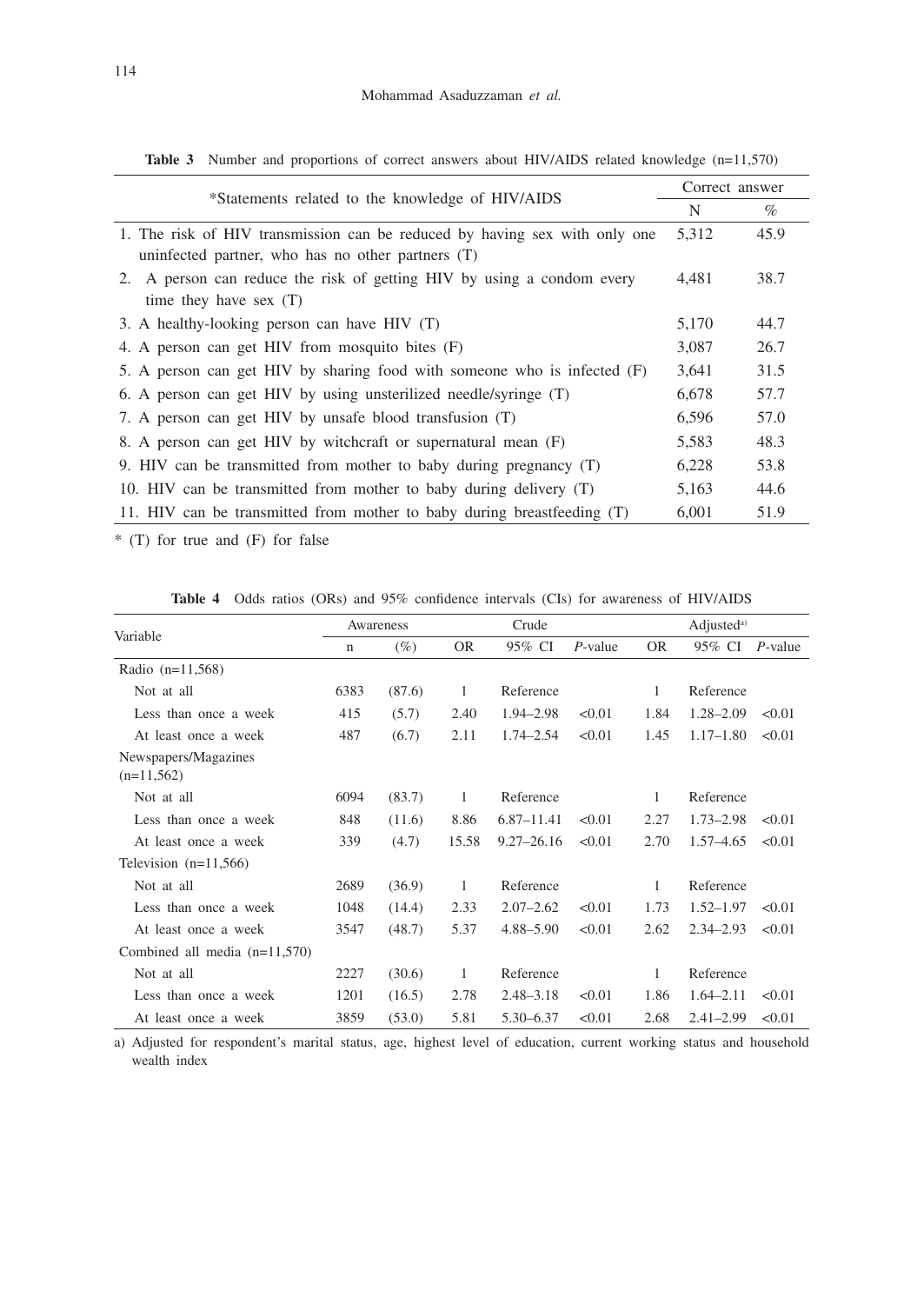| Variable                             | Comprehensive<br>Knowledge |        | Crude     |               |            | Adjusted <sup>a)</sup> |               |            |
|--------------------------------------|----------------------------|--------|-----------|---------------|------------|------------------------|---------------|------------|
|                                      | $\mathbf n$                | $\%$   | <b>OR</b> | 95% CI        | $P$ -value | <b>OR</b>              | 95% CI        | $P$ -value |
| Radio $(n=11,568)$                   |                            |        |           |               |            |                        |               |            |
| Not at all                           | 788                        | (87.2) | 1         | Reference     |            | 1                      | Reference     |            |
| Less than once a week                | 50                         | (5.5)  | 1.29      | $0.95 - 1.74$ | 0.10       | 0.93                   | $0.68 - 1.27$ | 0.64       |
| At least once a week                 | 66                         | (7.3)  | 1.42      | $1.09 - 1.85$ | 0.01       | 1.02                   | $0.77 - 1.34$ | 0.91       |
| Newspapers/Magazines<br>$(n=11,562)$ |                            |        |           |               |            |                        |               |            |
| Not at all                           | 668                        | (73.9) | 1         | Reference     |            | 1                      | Reference     |            |
| Less than once a week                | 158                        | (17.5) | 3.01      | $2.49 - 3.64$ | < 0.01     | 1.34                   | $1.09 - 1.65$ | 0.01       |
| At least once a week                 | 78                         | (8.6)  | 4.07      | $3.13 - 5.30$ | < 0.01     | 1.44                   | $1.07 - 1.94$ | 0.02       |
| Television $(n=11,566)$              |                            |        |           |               |            |                        |               |            |
| Not at all                           | 278                        | (30.8) | 1         | Reference     |            | 1                      | Reference     |            |
| Less than once a week                | 96                         | (10.6) | 1.29      | $1.01 - 1.64$ | 0.04       | 0.93                   | $0.73 - 1.20$ | 0.59       |
| At least once a week                 | 530                        | (58.6) | 2.76      | $2.37 - 3.21$ | < 0.01     | 1.41                   | $1.18 - 1.68$ | < 0.01     |
| Combined all media (11,570)          |                            |        |           |               |            |                        |               |            |
| Not at all                           | 211                        | (23.3) | 1         | Reference     |            | 1                      | Reference     |            |
| Less than once a week                | 111                        | (12.3) | 1.56      | $1.23 - 1.98$ | < 0.01     | 1.02                   | $0.80 - 1.30$ | 0.87       |
| At least once a week                 | 582                        | (64.4) | 3.26      | $2.77 - 3.84$ | < 0.01     | 1.56                   | $1.29 - 1.89$ | < 0.01     |

**Table 5** Odds ratios (ORs) and 95% confidence intervals (CIs) for comprehensive knowledge of HIV/AIDS

a) Adjusted for respondent's marital status, age, highest level of education, current working status and household wealth index

## DISCUSSION

By using nationally representative data, a low level of awareness and knowledge about HIV/ AIDS was found among rural married women in Bangladesh. The MDG indicator 6.3, which is defined as the proportion of respondents aged 15–24 years having comprehensive knowledge of HIV/AIDS, was less than 10%. It was also found that knowledge of HIV/AIDS transmission during pregnancy, delivery, and breast feeding was low. There were significant associations between awareness of HIV/AIDS and exposure to all types of the investigated mass media. Significant associations were also found between comprehensive knowledge of HIV/AIDS and exposure to newspapers/magazines and frequent exposure to television.

About two-thirds of the respondents had heard about HIV/AIDS. This finding was similar to the previous BDHS in 2007 and India's national family health survey in 2005–6.18,19) The finding was also similar to another study conducted in India.<sup>20)</sup> But, the figure was lower than that of a comparative study conducted in 13 sub-Saharan African countries, in which DHS data in each country was used; the overall HIV/AIDS awareness in the study was more than 90.0% among women. Prevention and transmission knowledge of HIV/AIDS was also much lower than that in some of the countries.<sup>21)</sup> The awareness and knowledge of HIV/AIDS in those countries was found very high, probably because they experienced HIV epidemic early. Many countries used mass communication through mass media to raise awareness of HIV/AIDS.17)

The percentage of the respondents with comprehensive HIV/AIDS knowledge was similar to other national health surveys in neighbouring countries, such as India and Pakistan.<sup>19,22</sup> Our study findings of both awareness and comprehensive knowledge of HIV/AIDS were similar to Indonesia, a Muslim country with a low prevalence of HIV/AIDS, where proportions of awareness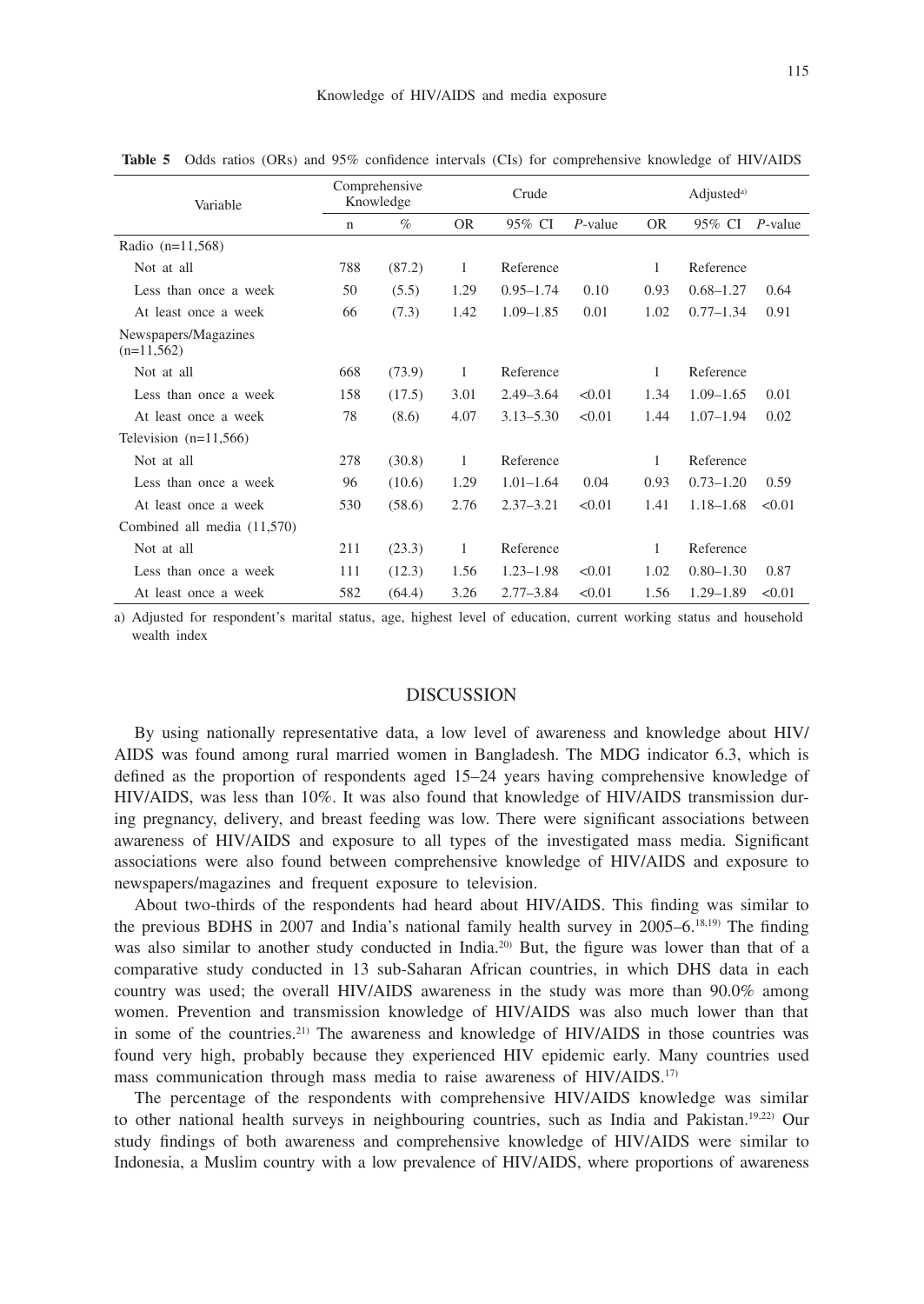and comprehensive knowledge of HIV/AIDS among rural married women were 65.6% and 7.1% respectively.23) The study revealed that there had been very little improvement in both awareness and comprehensive knowledge of HIV/AIDS among rural women from the 2007 BDHS18) to the 2011 BDHS although the government has been developed related policies and plans, such as the National HIV Strategic Plans.<sup>5)</sup>

Television was found to be the most popular and radio the least popular of the investigated mass media among women in rural Bangladesh. BDHS reports suggest that in the rural areas of Bangladesh the proportion of radio ownership decreased from 23.3% to 8.7%, whereas in case of television, ownership increased from  $21.9\%$  to  $29.8\%$  from 2007 to  $2011^{12,18}$  In general, a radio might always be more affordable than a TV set, but this doesn't necessarily mean that radio exposure is always more accessible than TV exposure; one TV might be shared by many people, such as neighbours and relatives who don't own TV sets. Television was becoming popular among women in emerging countries, for example in China, South Africa, and India.<sup>17,24,25)</sup> Other Asian Muslim countries like Indonesia and Maldives also reported television was the most popular mass media among rural married women; percentages of rural married women in Indonesia and Maldives who watched television at least once a week were  $81.6\%$  and  $96.3\%$  respectively.<sup>23, 26)</sup> Television's popularity in rural areas of Bangladesh may be due to increased purchasing ability among rural populations over the years. The high prevalence of television exposure implied a possible impact from utilizing television for health promotion if effective programs are provided.

This study revealed that there were significant associations between exposure to all three forms of mass media (radio, television, and newspapers/magazines) and awareness of HIV/ AIDS. Regarding comprehensive HIV/AIDS knowledge, significantly higher OR was observed for those with frequent exposure to television than those with no exposure; however, those with less frequently exposure to television did not show a significant result. A dose-response effect on comprehensive knowledge was suggested regarding newspaper exposure.

To reduce the risk of HIV/AIDS spreading among rural women, it is very crucial to provide correct and specific HIV/AIDS knowledge suitable for them. Taking in account of the popularity of television among women in rural areas, it is an opportunity to utilize television to increase the impact of HIV/AIDS knowledge promotion. Currently ongoing HIV/AIDS education programs in Bangladesh are mainly targeted to the high risk groups. It is recommended to develop health promotion messages through mass media, firstly through television, especially designed to develop rural women's awareness and knowledge of HIV/AIDS. Effective ways to disseminate HIV/AIDS written messages through newspapers and magazines should be studied further. It is important to increase the literacy rate and prevalence of exposure to newspapers/magazines, especially to the rural inhabitants so that they can easily catch written messages from newspapers/magazines about HIV/AIDS and other health-related information.

## ACKNOWLEDGEMENTS

We would like to express my gratitude to Measure DHS (Calverton, Maryland, USA) for their assistance in providing the 2011 BDHS data. We also would like to thank to Dr. Md. Harun-Or-Rashid, Assistant Chief of Pharmacology, National Control Laboratory, Dhaka, Bangladesh for his valuable comments and suggestions. Our special thanks go to Mr. Joshua A. Reyer, Assistant Professor, Department of Healthcare Administration, Nagoya University Graduate School of Medicine, Nagoya, Japan for his support and recommendations in writing this paper. This study was based on MA's master thesis for Young Leaders' Program (Healthcare Administration Course) of Nagoya University, which is supported by the Ministry of Education, Culture, Sports,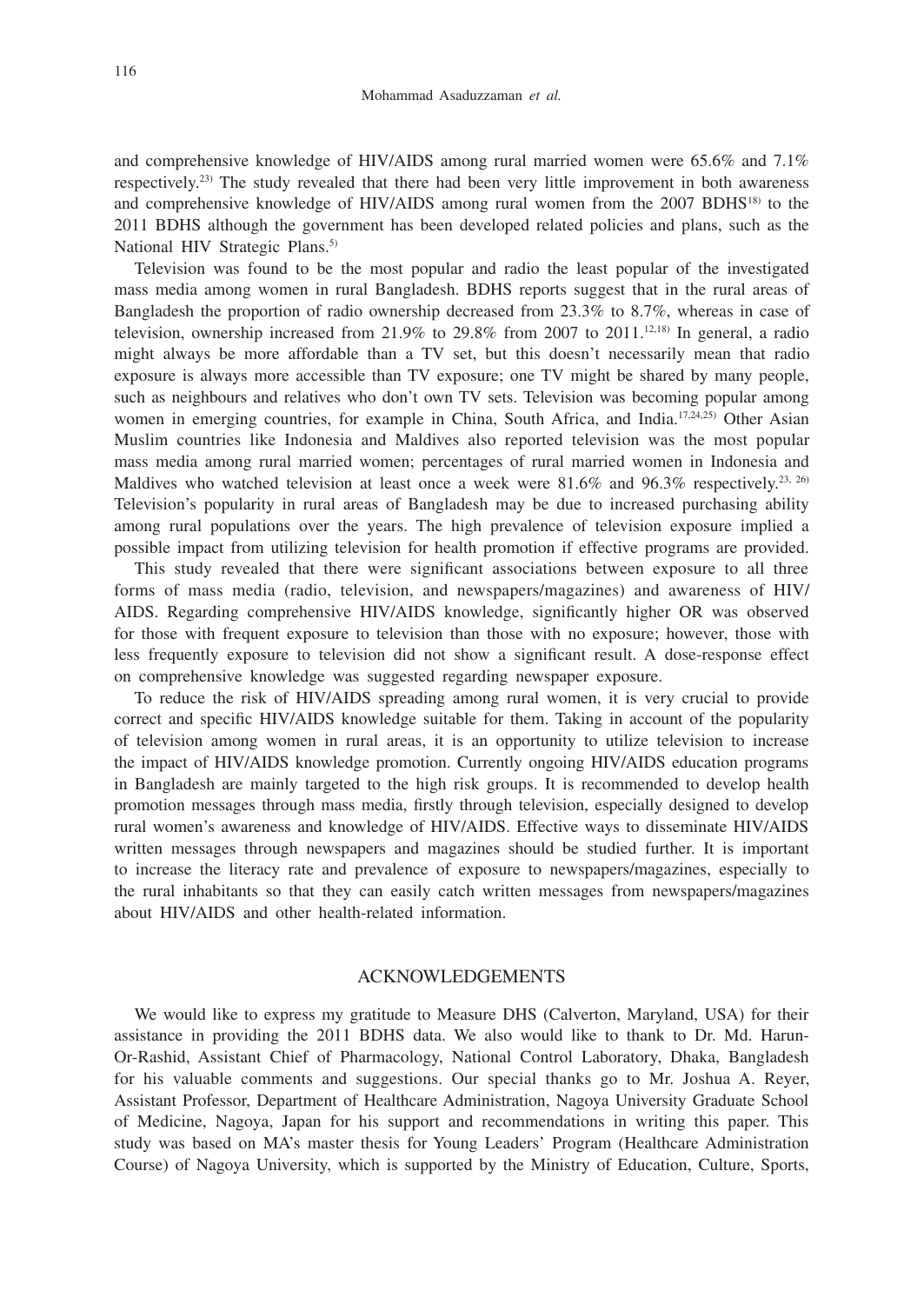Science and Technology, Japan.

# CONFLICTS OF INTERSEST

The authors declare no conflict of interest.

## REFERENCES

- 1) WHO, UNAIDS. *Core epidemiology slides*, 2013.
- 2) Mondal NI, Takaku H, Ohkusa Y, Sugawara T, Okabe N. HIV/AIDS acquisition and transmission in Bangladesh: turning to the concentrated epidemic. *Jpn J Infect Dis*, 2009; 62(2) 111–119.
- 3) World Economic Forum. *The global gender gap report-2013*, 2013.
- 4) UNAIDS. *The UN joint programme of support on HIV/AIDS: operational plan and budget Bangladesh-2013*, 2013.
- 5) World Bank. *HIV/AIDS in Bangladesh*, 2012; http://www.worldbank.org/en/news/feature/2012/07/10/hiv-aidsbangladesh.
- 6) Jesmin SS, Chaudhuri S, Abdullah S. Educating women for HIV prevention: does exposure to mass media make them more knowledgeable? *Health Care Women Int*, 2013; 34(3–4): 303–331.
- 7) Khan SI. *Male sexuality and masculinity: implications for STIs/HIV and sexual health interventions in Bangladesh*, Edith Cowan University; 2004.
- 8) Mercer A, Khanam R, Gurley E, Azim T. Sexual risk behavior of married men and women in Bangladesh associated with husbands' work migration and living apart. *Sex Transm Dis*, 2007; 34(5): 265–273.
- 9) UNICEF. T*he state of the world's children 2011: adolescence: an age of opportunity*, 2011.
- 10) Rashid SF. Human rights and reproductive health: political realities and pragmatic choices for married adolescent women living in urban slums, Bangladesh. *BMC Int Health Hum Rights*, 2011; 11 Suppl 3: S3.
- 11) UNAIDS, WHO, UNICEF. *Evidence to action: HIV and AIDS data hub for Asia-Pacific*, 2013; http://www. aidsdatahub.org/Country-Profiles/Bangladesh.
- 12) NIPORT, Mitra and Associates, Measure DHS. *Bangladesh demographic and health survey-2011: preliminary report*, 2011.
- 13) Islam MM, Conigrave KM. HIV and sexual risk behaviors among recognized high-risk groups in Bangladesh: need for a comprehensive prevention program. *Int J Infect Dis*, 2008; 12(4): 363–370.
- 14) Rahman MM, Kabir M, Shahidullah M. Adolescent knowledge and awareness about AIDS/HIV and factors affecting them in Bangladesh. *J Ayub Med Coll Abbottabad*, 2009; 21(3): 3–6.
- 15) Randolph W, Viswanath K. Lessons learned from public health mass media campaigns: marketing health in a crowded media world. *Annu Rev Public Health*, 2004; 25: 419–437.
- 16) Bertrand JT, O'Reilly K, Denison J, Anhang R, Sweat M. Systematic review of the effectiveness of mass communication programs to change HIV/AIDS-related behaviors in developing countries. *Health Educ Res*, 2006; 21(4): 567–597.
- 17) Li L, Rotheram-Borus MJ, Lu Y, Wu Z, Lin C, Guan J. Mass media and HIV/AIDS in China. *J Health Commun*, 2009; 14(5): 424–438.
- 18) NIPORT, Mitra & Associates, Measure DHS. *Demographic and health survey, Bangladesh-2007*, 2009: 167–179.
- 19) Macro International, IIPS. *National family health survey (NFHS-3), India*, 2007; 1: 315–320.
- 20) Ruchi Sogarwal DB. Awareness of women about STDs, HIV/AIDS and condom use in India: lessons for preventive programmes. *Health and Population: Perspectives and Issues*, 2009; 32(3): 148–158.
- 21) Jung M, Arya M, Viswanath K. Effect of media use on HIV/AIDS-related knowledge and condom use in sub-Saharan Africa: a cross-sectional study. *PLoS One*, 2013; 8(7): e68359.
- 22) Measure DHS, NIPS. *Demographic and health survey, Pakistan*, 2012–2013: 185–198.
- 23) Statistics Indonesia, National Population and Family Planning Board, Kementerian Kesehatanb, ICF International. *Indonesia Demographic and Health Survey-2012*, 2013.
- 24) James M, Hoff T, Davis J, Graham R. Leveraging the power of the media to combat HIV/AIDS. *Health Aff (Millwood)*, 2005; 24(3): 854–857.
- 25) Pallikadavath S, Sreedhran C, Stones RW. Sources of AIDS awareness among women in India. *AIDS care*, 2006; 18(1): 44–48.